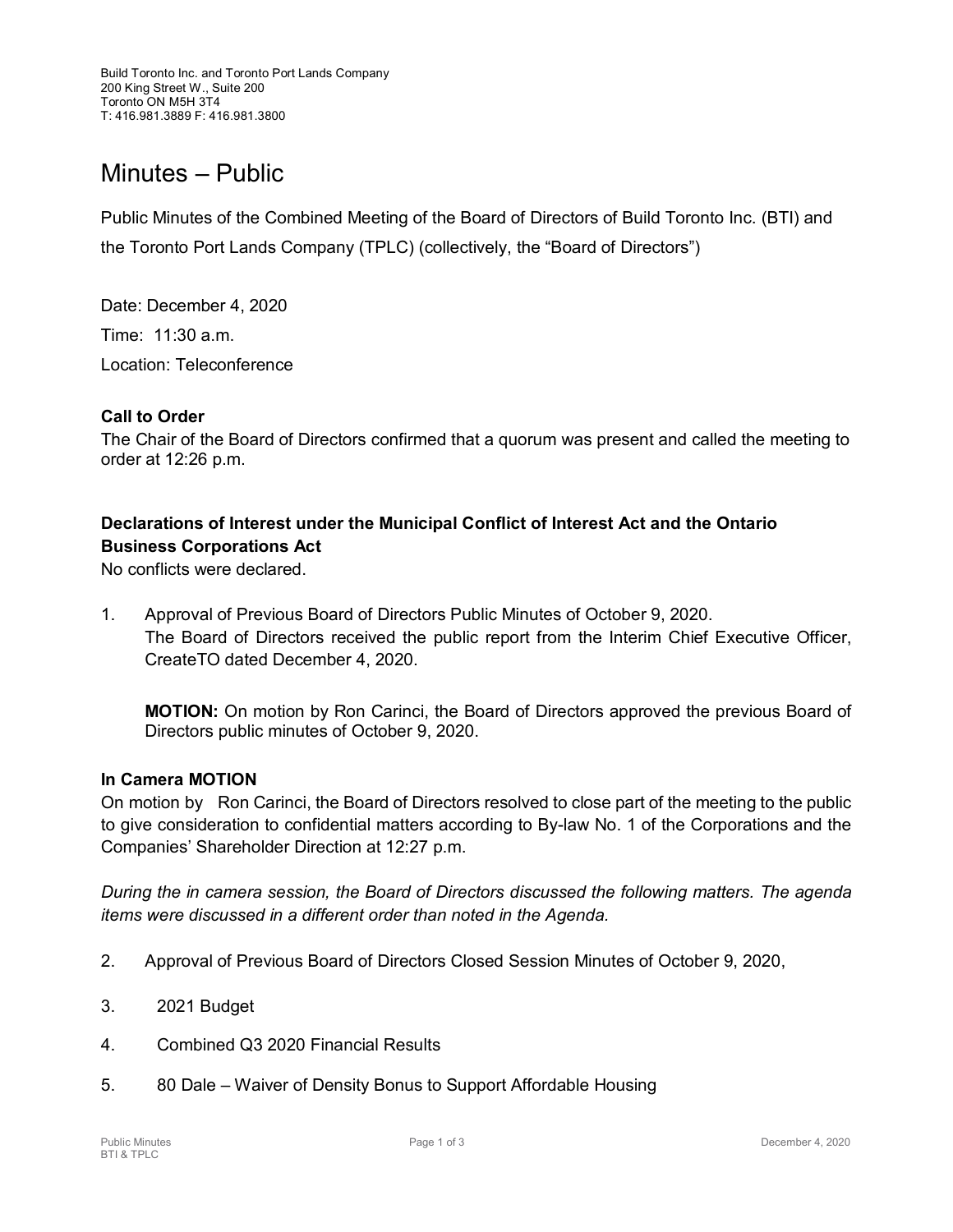- 6. 4620 Eglinton Ave West (Trinity) Extension of Purchase Agreement and 4200 Eglinton Ave **West**
- 7. Declaration of TPLC Dividend
- 8. Dividend for Dockwall Repair
- 9. Delegation of Head Municipal Freedom of Information and Protection of Privacy Act
- 10. Action Items
- 11. Officer, Financial Signing Officers Amendment
- 12. Interim CEO Update
- 13. Other Business

#### **Adjournment**

**MOTION:** On motion by Ron Carinci, the Board of Directors resolved to adopt the recommendations from its closed session and direct that these matters remain confidential in accordance with By-law No. 1 of the Corporations and the Companies' Shareholder Direction. The Board of Directors resumed its public session at 1:19 p.m. and the meeting was adjourned at 1:20 p.m.

#### **Attendance:**

|                       | 12:26 p.m. to 12:27<br>p.m.<br><b>Public Session</b> | 12:28<br>a.m. to 1:19 p.m.<br>In-Camera Session | 1:19 p.m. to<br>1:20 p.m.<br><b>Public Session</b> |
|-----------------------|------------------------------------------------------|-------------------------------------------------|----------------------------------------------------|
| Ron Carinci, Chair    | $\checkmark$                                         |                                                 |                                                    |
| Ana Bailão            | $\checkmark$                                         |                                                 |                                                    |
| Marni Dicker          | $\checkmark$                                         | $\checkmark$                                    | $\checkmark$                                       |
| Paula Fletcher        | $\checkmark$                                         |                                                 | $\checkmark$                                       |
| <b>Dennis Fotinos</b> | $\checkmark$                                         | ✓                                               | $\checkmark$                                       |
| Sandra Levy           | $\mathsf{x}$                                         | X                                               | X                                                  |
| Marcie Zajdeman       |                                                      |                                                 |                                                    |

 $\checkmark$  Members were present for some or all of the time indicated.

x Members not present for some or all of the time indicated